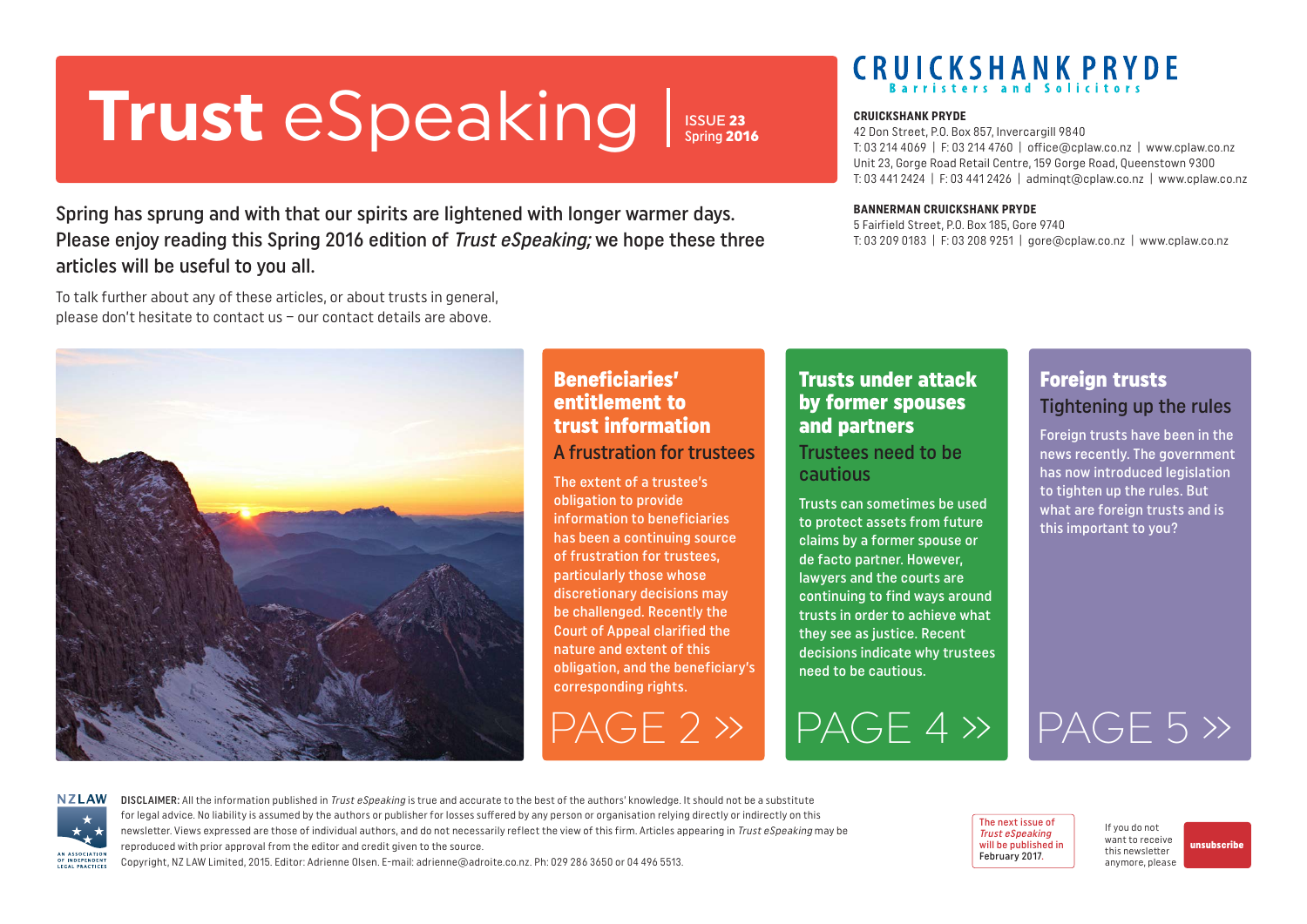#### <span id="page-1-0"></span>**Trust** eSpeaking Issue 23 Spring 2016



return to [front page](#page-0-0)

# Beneficiaries' entitlement to trust information



### A frustration for trustees

The extent of a trustee's obligation to provide information to beneficiaries has been a continuing source of frustration for trustees, particularly those whose discretionary decisions may be challenged. Recently the Court of Appeal clarified the nature and extent of this obligation, and the beneficiary's corresponding rights. Ivan Erceg, the bankrupt brother of the late Michael Erceg (the owner of Independent Liquor), recently took his quest for disclosure of trust information to the Court of Appeal.<sup>1</sup> He requested information relating to two trusts established by Michael Erceg, which were wound up in December 2010. No distribution had been made to Ivan. When Ivan was discharged from bankruptcy he requested that the trustees give

1 Erceg v Erceg [2016] NZCA 7; [2016] 2 NZLR 622

him documents about the winding up of the trust and distribution of the assets. The trustees, in the unenviable position of having to decide whether to give a potential troublemaker ammunition, refused this disclosure. Ivan then applied to the court for orders demanding extensive information. The High Court refused his application, and the Court of Appeal upheld this result.

The Court of Appeal observed, amongst other things, that there is no presumption for or against disclosure of trust information. Each case will turn on its facts. However, it found the following factors should influence trustees' decision-making when deciding what, if any, information should be disclosed to a beneficiary:

- » Issues of personal or commercial confidentiality
- » The nature of the beneficiary's interest
- » The competing interests of the beneficiary seeking disclosure, and those of the trustees and the other beneficiaries
- » Whether disclosure can be in full or in part (that is, in redacted form)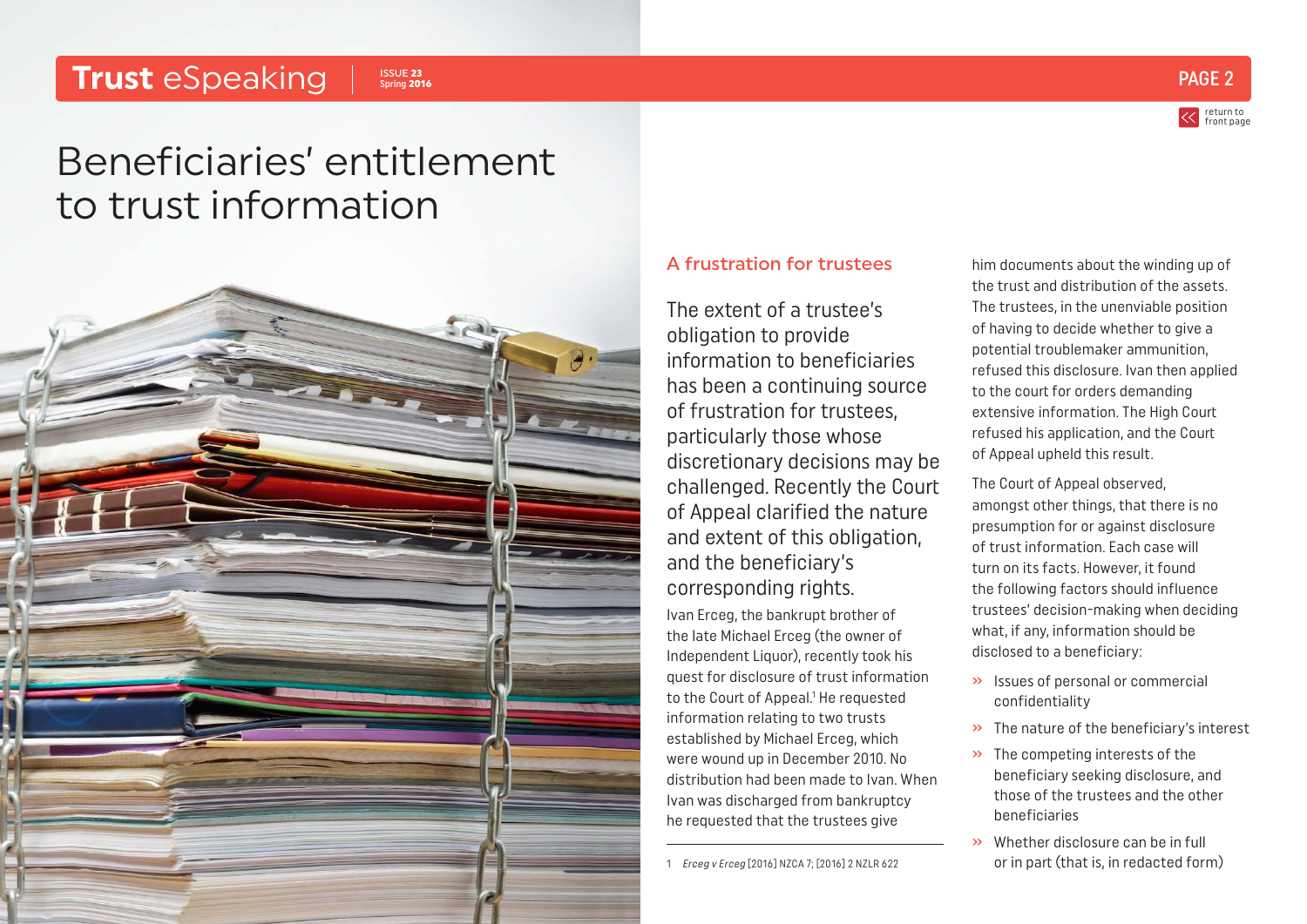### Trust eSpeaking Issue 23

### ISSUE 23  $_{\rm{Spring\,2016}}$   $\rm{PAGE\,3}$

- » Whether safeguards are required on the use of information (for example, agreements about confidentiality)
- » The effect of disclosure on family relationships and the relationship between the applicant and trustees, and
- » The nature and the context of the application for disclosure.

### Independent advice

Where the trust is large or significant decisions are to be made, it may be wise for trustees to get independent advice

about disclosure. Often agreement can be reached between the beneficiary and the trustee about appointing an independent person to consider the information that is to be disclosed. Trustees may also apply to the High Court for directions. However, there can be significant cost in doing this, so it should usually be a last resort.

#### New legislation

Beneficiaries' rights to trust information have become so important that the Law Commission's proposed new Trusts Act addresses the issue. The proposed

legislation will create a presumption of disclosure to 'qualifying beneficiaries', who include any beneficiary who the trustees believe the settlor intended to have a realistic possibility of receiving trust property. Trustees will be required to notify such beneficiaries that they are beneficiaries of the trust, and the proposed Act creates a presumption in favour of disclosure. The list of factors the trustees must consider when deciding whether, and to what extent, to disclose information is very similar to that laid out by the Court of Appeal in Erceg v Erceg.





The Supreme Court has granted leave for the *Erceg* case to be appealed.<sup>2</sup> However, depending on when a new Trusts Act is passed, the effect of the Supreme Court decision may be short-lived.

The issue of beneficiaries' rights in relation to trust property is controversial. If trustees are uncertain about what they should disclose to beneficiaries, it would be wise to seek professional advice.  $\bullet$ 

2 Erceg v Erceg [2016] NZSC 69

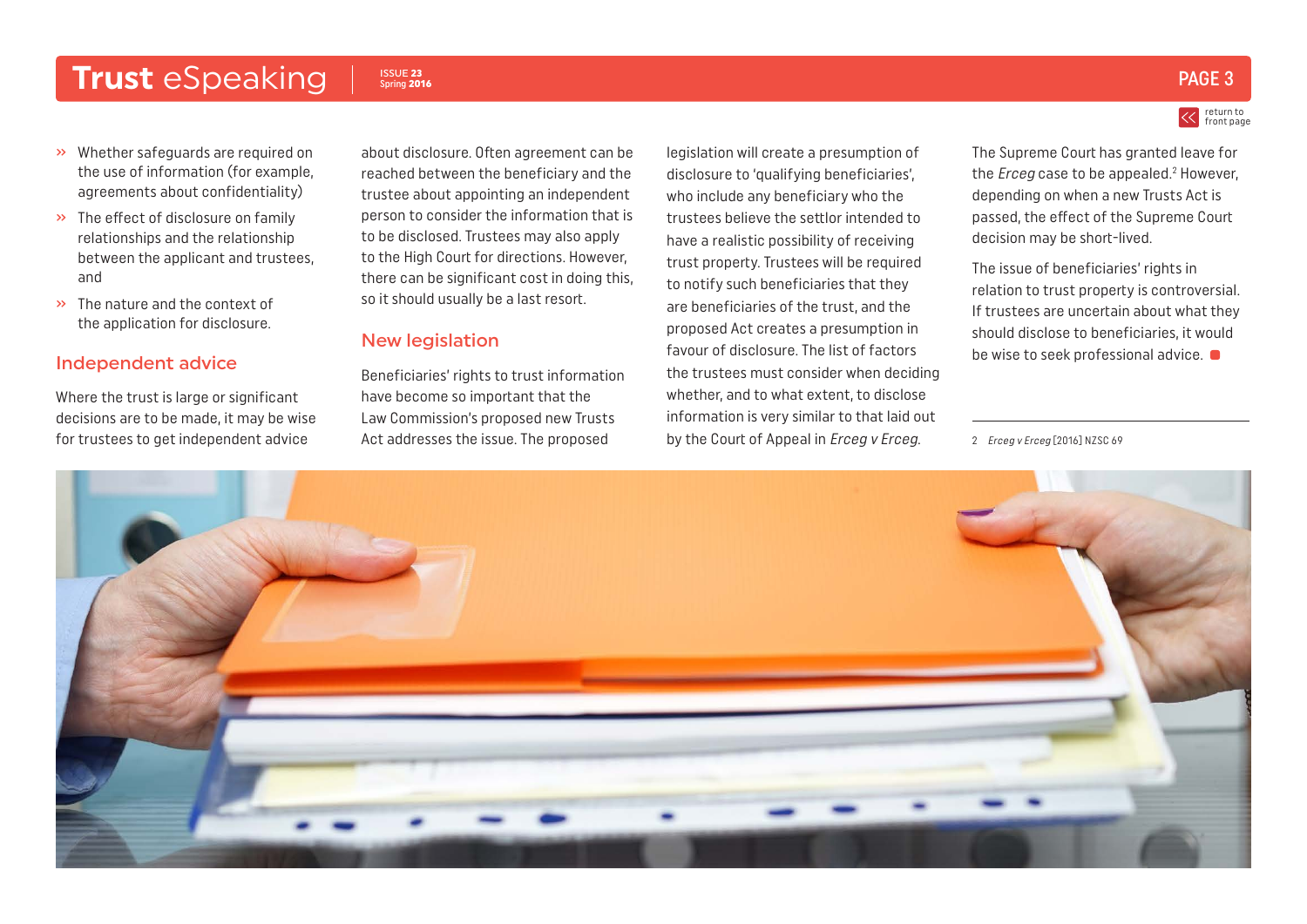### <span id="page-3-0"></span>Trust eSpeaking Issue 23

# Trusts under attack by former spouses and partners

### Trustees need to be cautious

Trusts can sometimes be used to protect assets from future claims by a former spouse or de facto partner. However, lawyers and the courts are continuing to find ways around trusts in order to achieve what they see as justice. Recent decisions indicate why trustees need to be cautious.

A trust is sometimes said to be a 'coward's pre-nup'. Rather than asking your partner to sign a relationship property agreement, it's often easier to put your assets into a trust and hope that this will protect them in the event of a relationship breakdown.

But trusts remain vulnerable to other forms of claim. There have been a few cases where the court has said a former partner (these have all been women) has a claim to a share in the trust property because



she contributed to the property on an understanding that she would benefit.

A couple of years ago in *Murrell v Hamilton*<sup>1</sup>, the Court of Appeal upheld a High Court decision giving \$37,500 to a former de facto partner who had assisted with work on a new house owned by her partner's trust. She said he had led her to believe they were working together on the property for their mutual benefit. This case has set a precedent.

### Two new Court of Appeal decisions

The first new case is Vervoort v Forrest.<sup>2</sup> Again the claimant says she did a great deal of work redecorating and refurbishing a property and establishing a garden. He says that any promise to her would

have to have come from both trustees because the law requires trustees to act unanimously. She replies that he had been given authority by his other trustees to speak on behalf of the trust. At times he used his name and the trust's name as if they were the same thing. He even had an irrevocable power of attorney from his other trustees so he could sign on behalf of the trust whenever he wanted to. However, the woman claimant received nothing in this case because there was not enough detailed evidence of actual contribution to the property.

The second case<sup>3</sup> involved a married couple, both of whom had been married previously. The wife had put money into renovating the trust property using funds from the sale of her previous home. However the husband could point to payments he made to his wife equal to the amount she had contributed. Nevertheless the wife's payment was treated as a contribution to the property.

The court found that the other trustee had given the husband 'carte blanche' to do as he wished with the trust assets. So it was credible that the wife believed the assurances given by her husband. The court also mentioned that the husband could always have asked his wife to sign a relationship property agreement and this

could have made it clear she was to have no expectation of an entitlement to the property that was held in the trust. In the absence of such an agreement, the wife had a natural expectation that she would benefit in this way. She was awarded \$65,000.

### Not sham trusts

In each case the claimant tried to claim the trust as a sham. The court rejected this claim every time. In the past anyone trying to make a claim against a trust has thrown in the word 'sham' like some sort of bogey man. It is now quite clear the court will not disregard a trust or call it a sham unless there is real evidence that there was a deliberate intention to deceive from the start.

It is still possible to use a trust in order to ring-fence assets against a future relationship property claim but there is no guarantee that this will work. Assets should be transferred to the trust before the relationship starts. It's important that one partner is not given sole authority to speak on behalf of all the trustees. It's also important to manage the expectations of any new spouse or partner by making it clear that what is in the trust stays in the trust, ie: contributions to the trust property will not lead to any entitlement to a share in the property. A written agreement drawn up by your lawyers is a good way to do this.

### ISSUE 23  $_{\rm{Spring\,2016}}$

return to [front page](#page-0-0)

<sup>1</sup> Murrell v Hamilton [2014] NZCA 377

<sup>2</sup> Vervoort v Forrest [2016] NZCA 375

<sup>3</sup> Hawke's Bay Trustee Company Limited v Judd [2016] NZCA 397